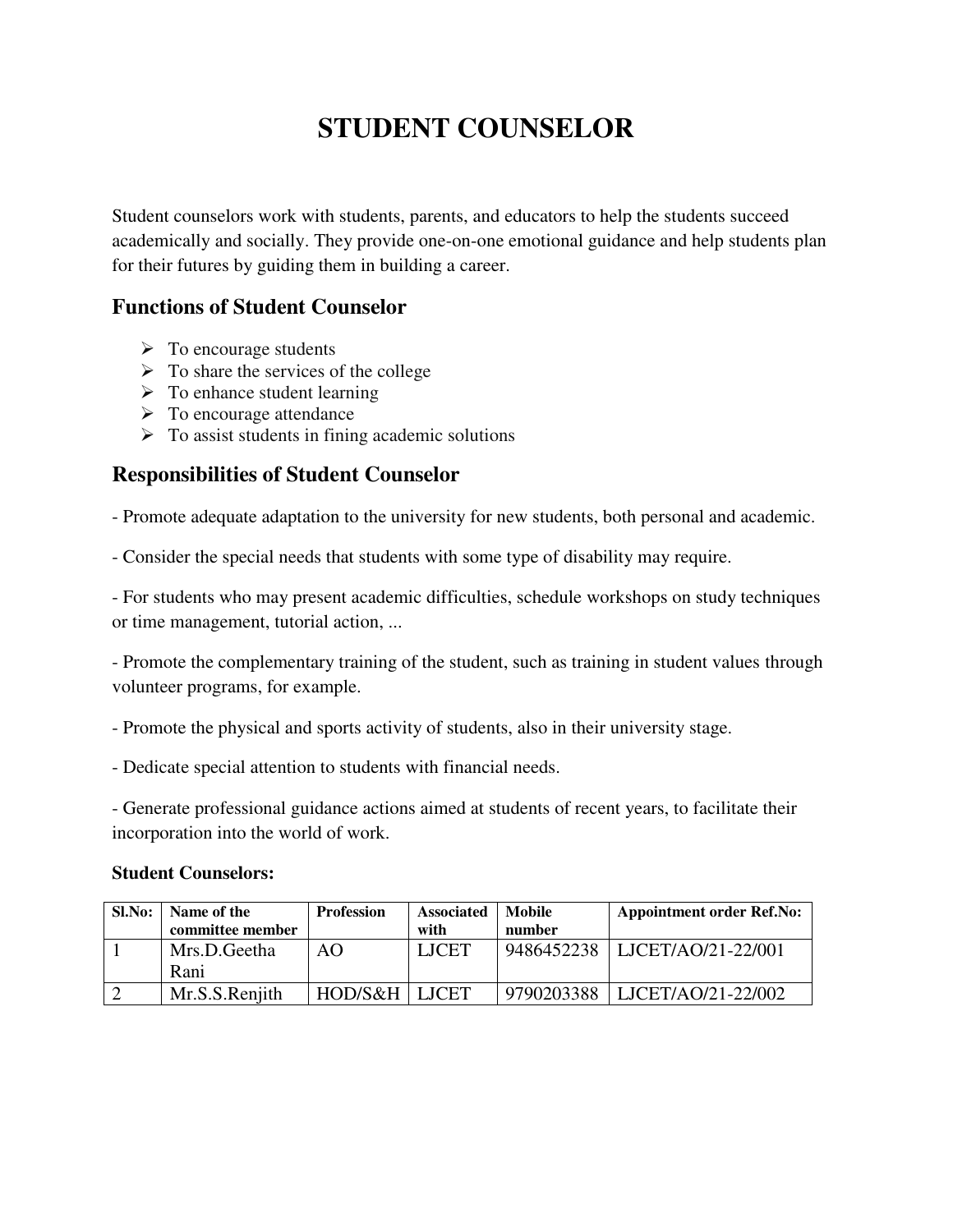# **TRAINING AND PLACEMENT CELL**

Placement Officers help students to find work placements with relevant employers. The goal of a placement is to provide students with workplace experience and assist them with their transition into the workforce.

#### **Roles and Activities of T & P Cell**

#### **Training and Placement Officer:**

| Sl.No: | Name of the T&P officer                          | <b>Profession</b> | <b>Associated</b><br>with | <b>Mobile</b><br>number | Appointment<br>order Ref.No:         |
|--------|--------------------------------------------------|-------------------|---------------------------|-------------------------|--------------------------------------|
|        | Mr.R.SoundararajaPandian   Asst.Prof/ECE   LJCET |                   |                           |                         | 9840352565   LJCET/TPC/21-<br>22/001 |

#### **Key Activities of Training and Placement Cell**

Training and Placement Cell is a section within Student Support and Guidance, which specializes in helping students to develop their skills and get the job opportunities. It is a matter of great pleasure for the University to take this opportunity to invite potential companies to experience and evaluate the competency, skills and talent of our students and absorb them into their esteemed organizations.

#### **1. Seminars & workshops:**

- $\blacksquare$  On Opportunities & challenges in the coming year.
- Workshops on personality development.
- Technical session on advance topics.
- Students are given topics related to syllabus to speak, which build up confidence among the students.
- The TPC Department encourages the students to participate in seminars, workshops, conferences, debates etc. to exhibit their potential.
- The Placement cell provides information regarding higher education in India and abroad, job opportunities and the requirement received from the industrial sector is generally circulated and displayed on notice board.
- E-information is communicated to students by e-mail.

#### **2. Soft Skills**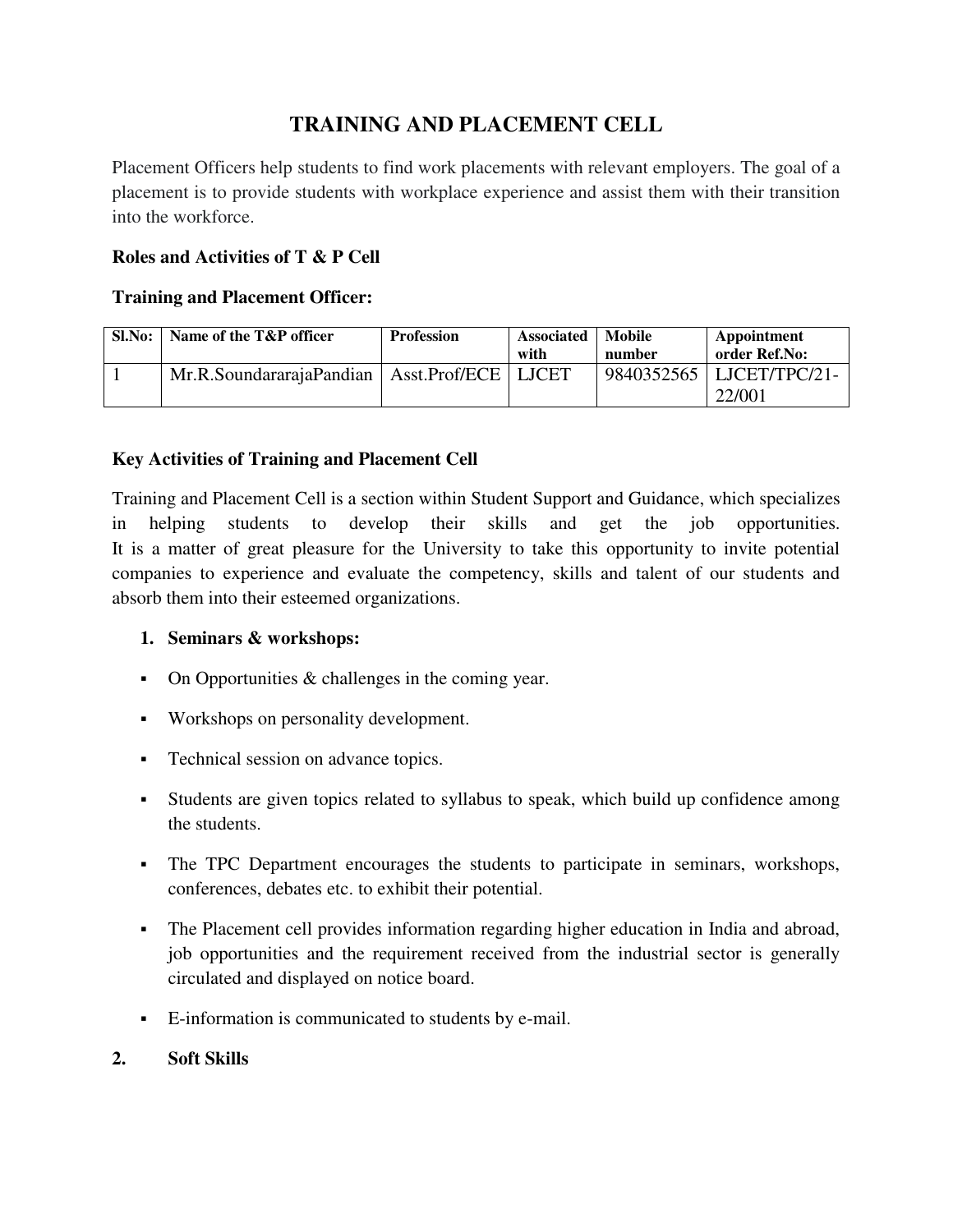Training in the areas such as Communication skills, Email etiquette, telephone etiquette, listening skills transform the employees and inculcate an attitude that is required to represent the organization to the global business world.

#### **3. Personality Development**

- **Lectures by the experts and renowned personalities of academics and corporate sectors.**
- The objective behind such lectures series is to give exposure and practical knowledge to the students.

#### **4. Internship Programs**

- All students take up internship assignment with different organizations.
- This is a compulsory component of the curriculum for the completion of the programme and is designed to provide exposure to working of organizations, as well as a chance to apply the learning in solving real-world business problems.
- Several organizations have made Preplacement offers to students through this route.

#### **5. Organizing Industrial visits for students**

- Industry visits broaden the outlook of students with exposure to different workforces from different industries.
- Industrial Visits help students to gain hands-on experience of how industry operations are executed.

#### **6. Career Counseling**

- Giving Motivational Talks.
- To promote career counseling by organizing guest speakers viz. senior corporate personnel and most importantly by the immediately placed senior students.
- Create awareness among students regarding available career options and help them in identifying their career objectives and Act as a bridge between students, alumni and employers.

#### **7. Mock Interviews**

- Mock Interviews help students to prepare well in terms of body language and professional etiquette.
- To boost confidence and reduce stress level at the time of final interviews, students are given guidance about how they should perform in an interview.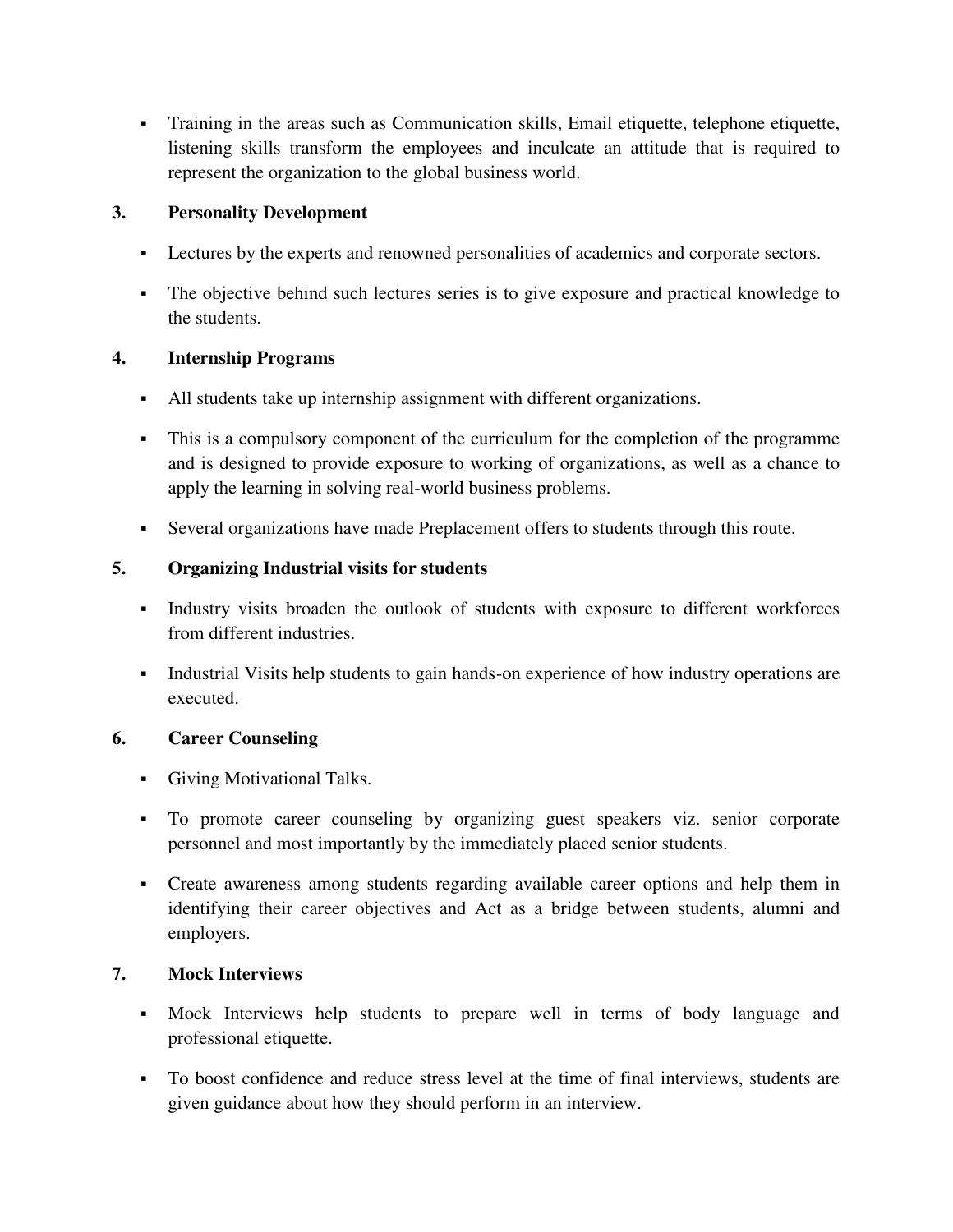#### **8. Training & Placement and its objectives**

- To provide ample of opportunities for placement of students to achieve placements.
- Tie-up arrangements with Industries & Corporate of repute for Campus recruitment.
- To send data of eligible students to recruiters and invite them for recruitment.
- To prepare students for campus recruitment arranging training in Aptitude tests, Group discussions, preparing for Technical and HR interviews through professional trainers.
- To organize campus recruitment for the students with industries and business houses of repute from all over India.
- To motivate students aspire for higher studies and guiding them to take competitive exams such as CAT, GATE, TOEFL, GRE, IES,UPSC,TNPSC etc

#### **9. Activities taken for placement improvement**

- Involvement of industrial experts in University/Institute/college activities such as seminars and workshops.
- Pre-placement training of students by arranging training courses from Professional Institutes.
- University gives more emphasis on long term relationship with the companies.

The career development process includes self-awareness, career exploration and job placement. In order to realize this process, the Training and Placement Office performs the following activities

# **Arranging In plant training/ Internship for prefinal year students**

Practical Training is a very important component of the curriculum meant for the students and a valuable tool for Industry – Institute interaction. As a part of the curriculum, arrangements will be made for the students to undergo practical training for specific period (4-8 weeks for general students, six months for MCA students and B.E. Programme, 01 year for M.E. students) during winter and summer vacations in Multinational / National/ Private / Public Sector Undertakings/Government Departments, Research Laboratories/ Institutes and Academic Institutes. The Internship is the milestone of the student's academic career. Teamed with the information gathered in the classroom, this experience is a substantial way to prepare them for their future employment.

#### **Industrial/ Professional Tour**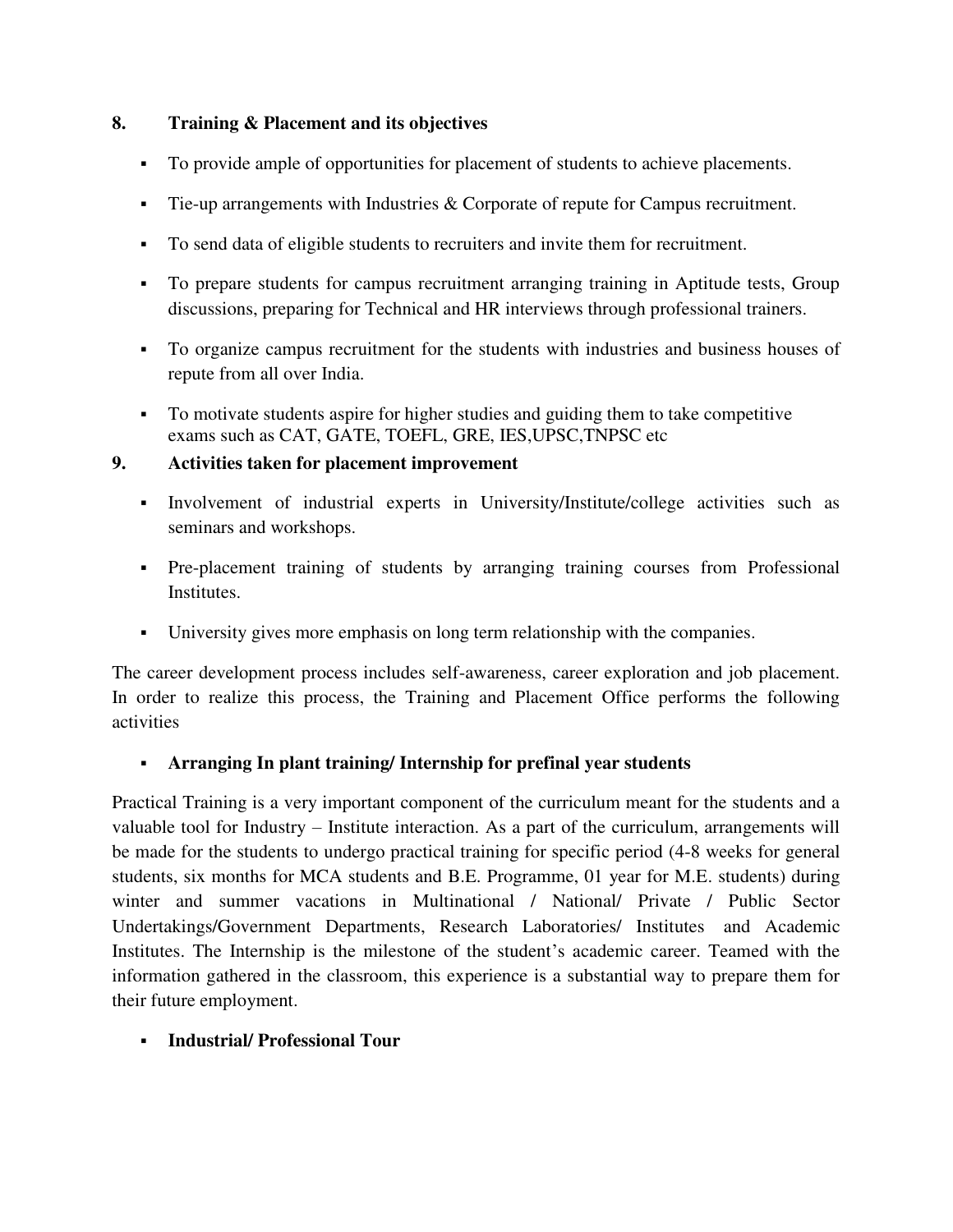In order to understand the working of Corporate Sector, the T & P Cell plans and executes visits of pre-final/ final year students to different Industries/ Organisations located in different regions of India to get right exposure and opportunity for training.

#### **Guidance for Higher Studies in India or Abroad**

Those considering careers in higher education or its related fields will be offered detailed career guidance at the Training and Placement Cell to facilitate their admissions in Prestigious Institutes to pursue higher studies in specialised areas (e.g. Indian Institutes of Management, IIT, Best Ranking Universities in the USA/ Canada/ Germany/ UK). The advice/ guidance will be based on up-to-date placement statistics and an envisioned view of future educational and industrial trends. T & P Cell will invite experts to offer career guidance and will organize workshops for providing training in this respect. LJCET has constituted Advisory Committee.

#### **Campus Placement**

Campus Recruitment Programme (CRP) will be promoted for the young students aspiring for appropriate placement in Government Departments, Private/Public Sector Undertakings, Industries and Research/ Academic Institutes. The detailed database of Organisations (Postal and electronic correspondence address of Head Office of Industry, product and business profile, branches/ factory locations, mobile and email of contact person, nature of job and likely remuneration package etc.) interested in recruitment will be generated through use of Yellow Pages, Association Members Directories (e.g. Chamber of Commerce, FCCI,), search engines for locating websites of Companies, Regional Industrial Directories etc. For placement, a large number of prospective employers will be contacted at the beginning of academic year; preferably during the month of April- July. The reputed/ prestigious national and multinational companies would be promoted to visit LJCET for campus recruitment annually. In order to achieve excellent placement record, the T & P Cell will give great deal of emphasis on close and continuous interaction with executives of various industrial/ commercial organizations, both at the national and international levels, for strengthening the Industry – Institute interaction. The Training and Placement Cell ensures and takes care to provide the best arrangements and hospitality for the visiting companies' officials. It provides all audiovisual facilities for PowerPoint Presentations, written test, group discussion and interviews.

Staff will be available to respond to students' questions and concerns of all kinds. This may include advice on placement procedures, assistance for preparation of applications and resumes, and practice for interviews. The aim is to ensure that students have the information and skills necessary for an effective job search and the students must secure job offers before they complete their program of studies and leave their Alma Mater.

#### **Overseas Placement**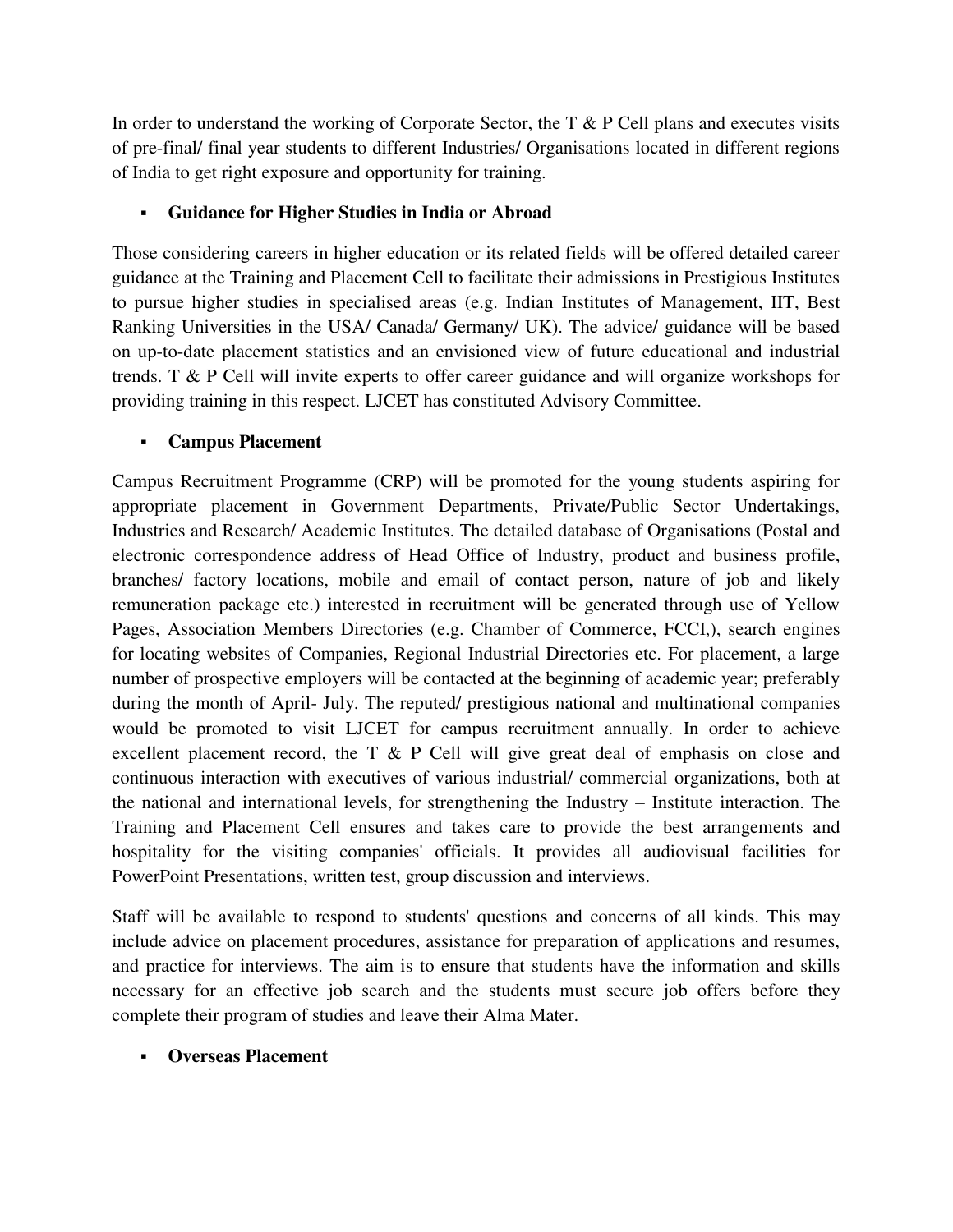Indian Industries have expanded their business in Asian, African and European Countries through acquisitions and tie-ups. This has opened up new avenues in the form of overseas placement. Efforts will be undertaken to promote Overseas Placement.

#### **Remuneration Package**

The remuneration offered is one of the important factors, which attracts young engineers/ graduates/ postgraduates, apart from the nature of the job. The package differs from company to company and industry. The salaries are showing an upward trend in coming year and are offered in the form of CTC (cost to the company), which includes besides basic salary, many allowances and incentives.

# **Organization of workshops/ seminars for training on Emotional Intelligence**

The Central T & P Cell plays a very important and key role in counseling and guiding the students of the university for their successful Career Placement, which is a crucial interface between the stages of completion of academic program of the students and their entry into avenues of suitable employment. Soft skills are a quite essential qualification for professionals aspiring to move up the value chain especially attitude, communication and presentation. The T & P cell conducts Technical, Aptitude and GK tests every week for enhancing analytical skills and general awareness of students. Group Discussions are organized to promote skills of interaction in group and leadership styles. The company executives/ employers will be invited to share their valued expertise on various topics, workplace situations with our students, current trends and future scenario. Eminent management personalities are invited to conduct workshops on Personality Development, Interpersonal and Communication Skills, Time management, Memory Management etc. Participation of students in activities that provide them all round personal and professional growth will be promoted. Thus this Cell will coordinate various activities/ organize programs such as Career Goal Setting/ Planning/ Mapping, Mock Interviews/ Interviewing Techniques, Group Discussions, Case Studies, Job application preparation, Resume Writing and Referral, Professional Portfolio Development, Dressing Sense, Business Etiquette, Technology Management, Personal Effectiveness for Girl Students, Special training for Socially Backward and Tribal Students etc.

# **LJCET Alumni Association**

By sheer dint of hard work and dedication, the students of OUR LJCET have reached top positions in the industries and academia. The T & P Cell obtains information and seeks support from alumni in facilitating placement of present students. Alumni meets are organized every year to increase interactions between the past students and the present students and offer guidance to present students on regular basis. The T & P Cell offers lifetime and senior placement assistance to our alumni for maintaining strong bond of affection between University and its alumni.